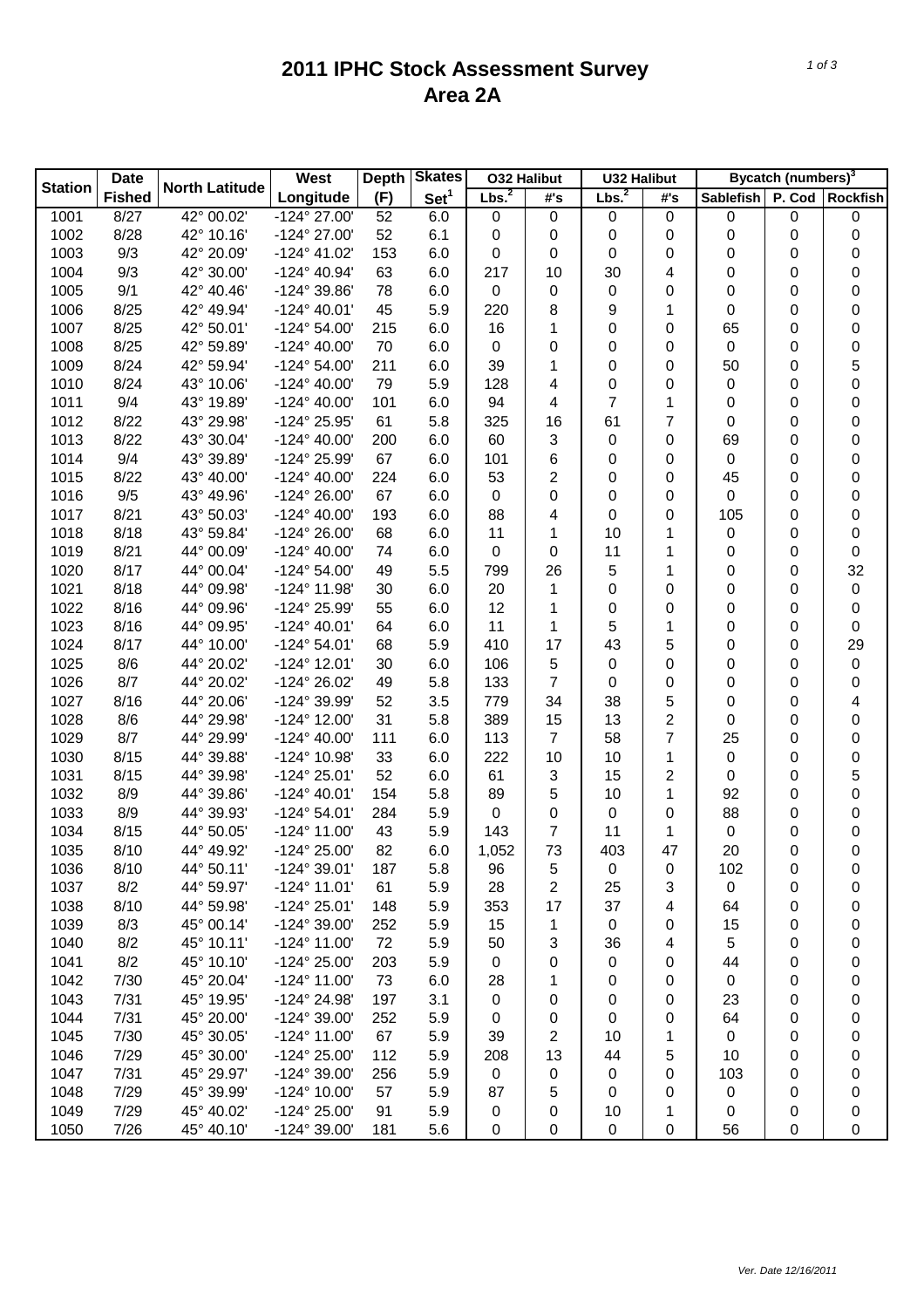## **2011 IPHC Stock Assessment Survey Area 2A**

|                | <b>Date</b><br><b>Fished</b> | <b>North Latitude</b> | West                  | <b>Skates</b><br><b>Depth</b> |                  | <b>O32 Halibut</b> |                | <b>U32 Halibut</b> |     | Bycatch (numbers) <sup>3</sup> |   |                           |  |
|----------------|------------------------------|-----------------------|-----------------------|-------------------------------|------------------|--------------------|----------------|--------------------|-----|--------------------------------|---|---------------------------|--|
| <b>Station</b> |                              |                       | Longitude             | (F)                           | Set <sup>1</sup> | Lbs. <sup>2</sup>  | #'s            | Lbs. <sup>2</sup>  | #'s |                                |   | Sablefish P. Cod Rockfish |  |
| 1051           | 7/27                         | 45° 50.02'            | $-124^{\circ}$ 10.00' | 53                            | 6.0              | 115                | 6              | 22                 | 3   | 0                              | 0 | 0                         |  |
| 1052           | 7/26                         | 45° 50.00'            | -124° 24.99'          | 83                            | 5.8              | $\pmb{0}$          | 0              | $\mathbf 0$        | 0   | 29                             | 0 | 0                         |  |
| 1053           | 7/26                         | 45° 49.98'            | -124° 39.00'          | 111                           | 5.9              | 0                  | 0              | 9                  | 1   | 39                             | 0 | 0                         |  |
| 1054           | 7/27                         | 46° 00.02'            | $-124^{\circ}$ 10.00  | 47                            | 5.8              | 121                | $\overline{7}$ | 36                 | 4   | $\mathbf 0$                    | 0 | 0                         |  |
| 1055           | 7/27                         | 45° 59.99'            | $-124^{\circ} 24.01'$ | 76                            | 5.9              | $\pmb{0}$          | 0              | 0                  | 0   | 10                             | 0 | 0                         |  |
| 1056           | 7/25                         | 46° 00.09'            | -124° 39.00'          | 103                           | 5.9              | 158                | 8              | 0                  | 0   | 34                             | 0 | 0                         |  |
| 1057           | 7/25                         | 46° 09.85'            | -124° 39.00'          | 130                           | 5.9              | 46                 | 3              | 0                  | 0   | 64                             | 0 | 0                         |  |
| 1058           | 7/21                         | 46° 19.95'            | -124° 24.00'          | 65                            | 5.9              | 15                 | 1              | 11                 | 1   | 5                              | 0 | 0                         |  |
| 1059           | 7/20                         | 46° 29.66'            | -124° 23.99'          | 52                            | 6.0              | 59                 | 4              | 40                 | 6   | 0                              | 0 | 0                         |  |
| 1060           | 7/20                         | 46° 39.89'            | -124° 24.09'          | 46                            | 6.0              | 31                 | 2              | 17                 | 2   | 0                              | 0 | 0                         |  |
| 1061           | 7/18                         | 46° 39.98'            | -124° 37.99'          | 74                            | 6.0              | 337                | 18             | 44                 | 5   | 5                              | 0 | 0                         |  |
| 1062           | 7/14                         | 46° 50.09'            | -124° 23.98'          | 38                            | 6.0              | $\pmb{0}$          | 0              | 0                  | 0   | 0                              | 0 | 0                         |  |
| 1063           | 7/18                         | 46° 49.98'            | -124° 38.03'          | 65                            | 5.9              | 84                 | 5              | 70                 | 8   | 15                             | 0 | 0                         |  |
| 1064           | 7/18                         | 46° 49.94'            | $-124^{\circ} 53.04'$ | 112                           | 6.0              | 497                | 27             | 200                | 24  | 54                             | 0 | 5                         |  |
| 1065           | 7/14                         | 47° 00.00'            | -124° 24.00'          | 29                            | 5.9              | 204                | 10             | 6                  | 1   | 0                              | 0 | 0                         |  |
| 1066           | 7/12                         | 46° 59.92'            | $-124^{\circ}38.00'$  | 52                            | 6.0              | 57                 | 4              | 44                 | 5   | 0                              | 0 | 0                         |  |
| 1067           | 6/9                          | 47° 00.61'            | $-124^{\circ}53.01'$  | 92                            | 6.0              | 99                 | 6              | 0                  | 0   | 5                              | 0 | 5                         |  |
| 1068           | 7/12                         | 47° 10.12'            | -124° 24.02'          | 24                            | 5.8              | 82                 | 3              | 0                  | 0   | 0                              | 0 | 0                         |  |
| 1069           | 7/12                         | 47° 09.91'            | $-124^{\circ}38.05'$  | 48                            | 5.8              | 27                 | 1              | 14                 | 2   | 0                              | 0 | 0                         |  |
| 1070           | 6/9                          | 47° 09.94'            | -124° 52.97'          | 83                            | 6.0              | 224                | 14             | 135                | 15  | 0                              | 0 | 0                         |  |
| 1071           | 6/10                         | 47° 20.02'            | $-124^{\circ}37.87'$  | 47                            | 6.0              | 31                 | $\overline{c}$ | 21                 | 3   | 0                              | 0 | 0                         |  |
| 1072           | 7/10                         | 47° 29.93'            | -124° 50.38'          | 75                            | 6.0              | 356                | 19             | 77                 | 9   | 10                             | 0 | 5                         |  |
| 1073           | 7/10                         | 47° 39.90'            | $-124^{\circ}38.00'$  | 26                            | 5.9              | 391                | 17             | 37                 | 4   | 0                              | 0 | 0                         |  |
| 1074           | 7/10                         | 47° 39.84'            | -124° 52.98'          | 62                            | 6.1              | 153                | 9              | 0                  | 0   | 0                              | 0 | 0                         |  |
| 1075           | 6/13                         | 47° 49.45'            | -124° 52.90'          | 53                            | 6.0              | 247                | 16             | 140                | 19  | 0                              | 0 | 0                         |  |
| 1076           | 7/9                          | 47° 49.83'            | $-125^{\circ}$ 08.00  | 166                           | 6.0              | $\pmb{0}$          | $\mathbf 0$    | 0                  | 0   | 25                             | 0 | 15                        |  |
| 1077           | 6/13                         | 47° 59.67'            | -124° 52.83'          | 37                            | 6.0              | 337                | 17             | 116                | 13  | $\mathbf 0$                    | 0 | $\pmb{0}$                 |  |
| 1078           | 7/9                          | 48° 00.03'            | $-125^{\circ}$ 08.00  | 79                            | 6.1              | $\pmb{0}$          | $\mathbf 0$    | 10                 | 1   | 0                              | 0 | 0                         |  |
| 1079           | 6/22                         | 48° 00.01'            | -125° 37.98'          | 177                           | 6.0              | 436                | 20             | 10                 | 1   | 40                             | 0 | 25                        |  |
| 1080           | 6/20                         | 48° 10.46'            | -124° 53.00'          | 32                            | 6.0              | 271                | 17             | 106                | 13  | $\mathbf 0$                    | 0 | $\pmb{0}$                 |  |
| 1081           | 6/21                         | 48° 09.74'            | -125° 07.95'          | 78                            | 5.9              | 247                | 11             | 0                  | 0   | 0                              | 0 | $\pmb{0}$                 |  |
| 1082           | 6/21                         | 48° 09.96'            | -125° 22.96'          | 61                            | 6.0              | 442                | 24             | 145                | 17  | 0                              | 0 | 5                         |  |
| 1083           | 6/23                         | 48° 09.93'            | -125° 37.99'          | 94                            | 6.0              | 842                | 47             | 69                 | 8   | 30                             | 0 | 10                        |  |
| 1084           | 6/23                         | 48° 19.93'            | -125° 23.00'          | 67                            | 5.9              | 170                | 8              | 8                  | 1   | $\mathbf 0$                    | 0 | 5                         |  |
| 1101           | 9/4                          | 43° 19.98'            | $-124^{\circ} 26.01'$ | 29                            | 6.0              | 89                 | 3              | 8                  | 1   | 0                              | 0 | 0                         |  |
| 1102           | 9/5                          | 43° 49.84'            | -124° 12.00'          | 20                            | 6.0              | 114                | 5              | 11                 | 1   | 0                              | 0 | 0                         |  |
| 1103           | 8/18                         | 43° 59.89'            | -124° 11.99'          | 28                            | 6.0              | 169                | 6              | 0                  | 0   | 0                              | 0 | 0                         |  |
| 1104           | 8/7                          | 44° 29.98'            | $-124^{\circ} 26.01'$ | 38                            | 6.0              | 1,282              | 52             | 57                 | 7   | 0                              | 0 | 10                        |  |
| 1105           | 8/8                          | 44° 30.05'            | $-124^{\circ} 54.00'$ | 239                           | 5.9              | $\pmb{0}$          | 0              | 0                  | 0   | 108                            | 0 | 15                        |  |
| 1107           | 7/21                         | 46° 09.99'            | -124° 10.00'          | 32                            | 6.0              | 88                 | 4              | 21                 | 2   | 0                              | 0 | 0                         |  |
| 1108           | 7/25                         | 46° 09.86'            | -124° 24.00'          | 67                            | 5.8              | 60                 | 4              | 27                 | 3   | 0                              | 0 | 0                         |  |
| 1115           | 6/10                         | 47° 29.91'            | -124° 38.03'          | 37                            | 6.0              | 145                | 9              | 41                 | 5   | 0                              | 0 | 0                         |  |
| 1116           | 7/1                          | 47° 19.99'            | -122° 28.16'          | 34                            | 6.0              | $\pmb{0}$          | 0              | 0                  | 0   | 0                              | 0 | 0                         |  |
| 1118           | 6/30                         | 47° 50.20'            | -122° 25.06'          | 91                            | 5.9              | 0                  | 0              | 0                  | 0   | 0                              | 0 | 0                         |  |
| 1119           | 6/30                         | 47° 51.03'            | -122° 38.88'          | 28                            | 4.9              | $\pmb{0}$          | 0              | 0                  | 0   | 0                              | 0 | 0                         |  |
| 1121           | 6/28                         | 48° 09.84'            | $-122^{\circ}55.01'$  | 15                            | 6.0              | 24                 | 1              | 0                  | 0   | 0                              | 0 | 0                         |  |
| 1122           | 6/18                         | 48° 11.48'            | -123° 21.94'          | 62                            | 6.1              | 210                | 6              | 11                 | 1   | 0                              | 0 | 0                         |  |
| 1123           | 6/18                         | 48° 10.01'            | $-123^{\circ}38.11'$  | 32                            | 6.0              | 166                | 9              | 55                 | 7   | 0                              | 0 | 0                         |  |
| 1124           | 6/28                         | 48° 20.06'            | -122° 55.88'          | 67                            | 6.0              | 297                | 14             | 0                  | 0   | 0                              | 0 | 0                         |  |
| 1125           | 6/28                         | 48° 19.92'            | $-123^{\circ}$ 08.18' | 64                            | 5.9              | 240                | 12             | 9                  | 1   | 0                              | 0 | 0                         |  |